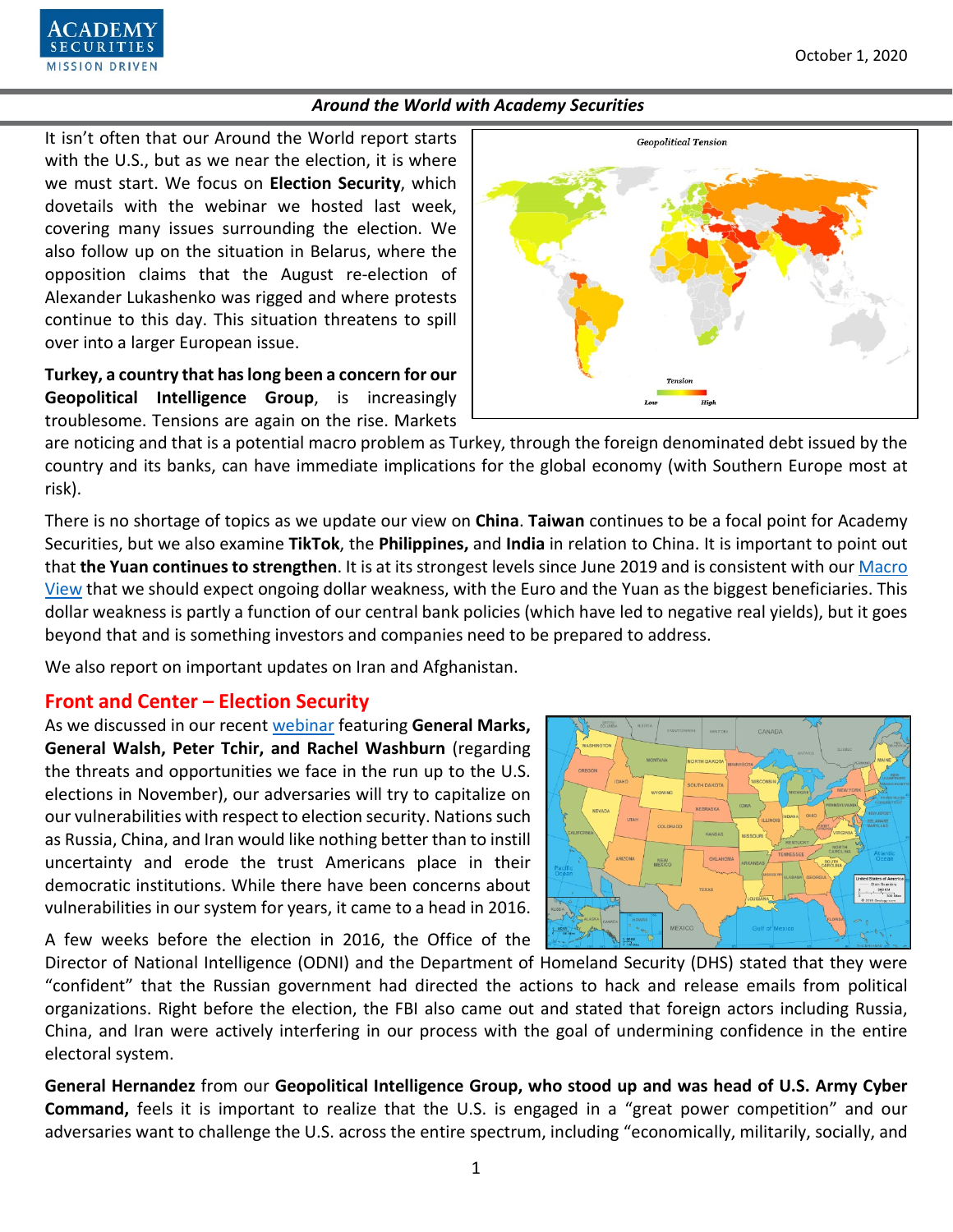politically." The goal of our adversaries is to "undermine our democratic systems" and "sow doubt in our process" through the dissemination of disinformation. Foreign interference is a "direct threat to our democracy." Our adversaries may have different political motives, but the common denominator is the means being deployed to undermine the confidence Americans have in the process. While this is happening again today, he feels that we are much better prepared to deal with the threat now vs. in 2016. With the electoral system designated as critical infrastructure, all of the key departments are involved to address the disinformation campaigns being waged by our adversaries. The biggest risk that the FBI, DHS, and NSA see isthat if confidence is undermined to such a degree, many voters will just stay home on election day. Our voting infrastructure is very disparate, so the risk of a widespread cyber-attack is low, but there is always a risk of a covert/overt attack at the state level aggregation points. However, there have been no known successful cyber-attacks so far. The bottom line is that the U.S. will do everything it can (lessons learned from 2016, public/private partnerships, federal agency roles are clearer, better understanding of the electoral ecosystem, information sharing, increased transparency, identification of threats, etc.) to uphold the integrity of the system and instill confidence in our democratic processes.

*"Today's digital world enables information sharing, but it also creates opportunities for bad actors like China, Russia, and Iran to unduly influence democratic countries like the U.S. and its elections using cyber-attacks and social media influence operations. All three countries are using malignant social media activity to spread propaganda. They use fake social media accounts to spread disinformation to U.S. voters to influence election results. Already, we are seeing influence actions taking place by all three countries as FBI Director Christopher Wray testified to this month. Wray told Congress that Russia is attempting to influence U.S. voters by denigrating Vice President Biden and what the Russians see as his anti-Russia focus. China is targeting individual email accounts of people associated with the U.S. presidential campaigns as well as individuals in the international affairs community and is using fake social media accounts to push disinformation regarding U.S. elections. Iran is also working to spread disinformation through social media with the intent of undermining U.S. institutions and President Trump, and to divide the country ahead of the election. The FBI and social media companies are working hard to take down these disinformation accounts as they pop up. This whack-a-mole approach is struggling to brush back undue influence operations taking place in grey zones." General Robert Walsh*

*"China and Russia only have to sow the seeds of doubt within the U.S. population to disrupt the democratic process,* which they have already done. They are exploiting the information domain to divide us as a nation by reducing our *confidence in our democratic principles and the Constitution. We need to work as a nation to understand how our enemies have learned that they cannot compete with us militarily and now are focused on other areas like economic, information, cyber, commercial, industrial, and political warfare." General KK Chinn*

# **Belarus Update**

As we reported in our September  $11<sup>th</sup>$  [ATW,](https://www.academysecurities.com/wordpress/wp-content/uploads/2020/09/Around-the-World-with-Academy-Securities_9-11-20.pdf) on August 9<sup>th</sup>, President Alexander Lukashenko won a 6<sup>th</sup> term as President of Belarus. However, the opposition claims that the election was rigged and protests continue in Minsk. On September 14<sup>th</sup>, Lukashenko met with Russian President Putin in Sochi and agreed to the terms of a \$1.5 billion loan to Belarus. The loan comes with a guarantee that Lukashenko will fulfill all of his country's obligations under a "union treaty" with Russia. While Putin has praised the election results, he has said that he would be prepared to



send police into Belarus in the event that the protests turn violent. **While the EU has tried to impose sanctions on Belarus, Cyprus recently blocked the plan unless the EU also imposes sanctions on Turkey for drilling in the Eastern Mediterranean.** Most recently inflaming the situation, on September 23<sup>rd</sup>, Lukashenko was inaugurated in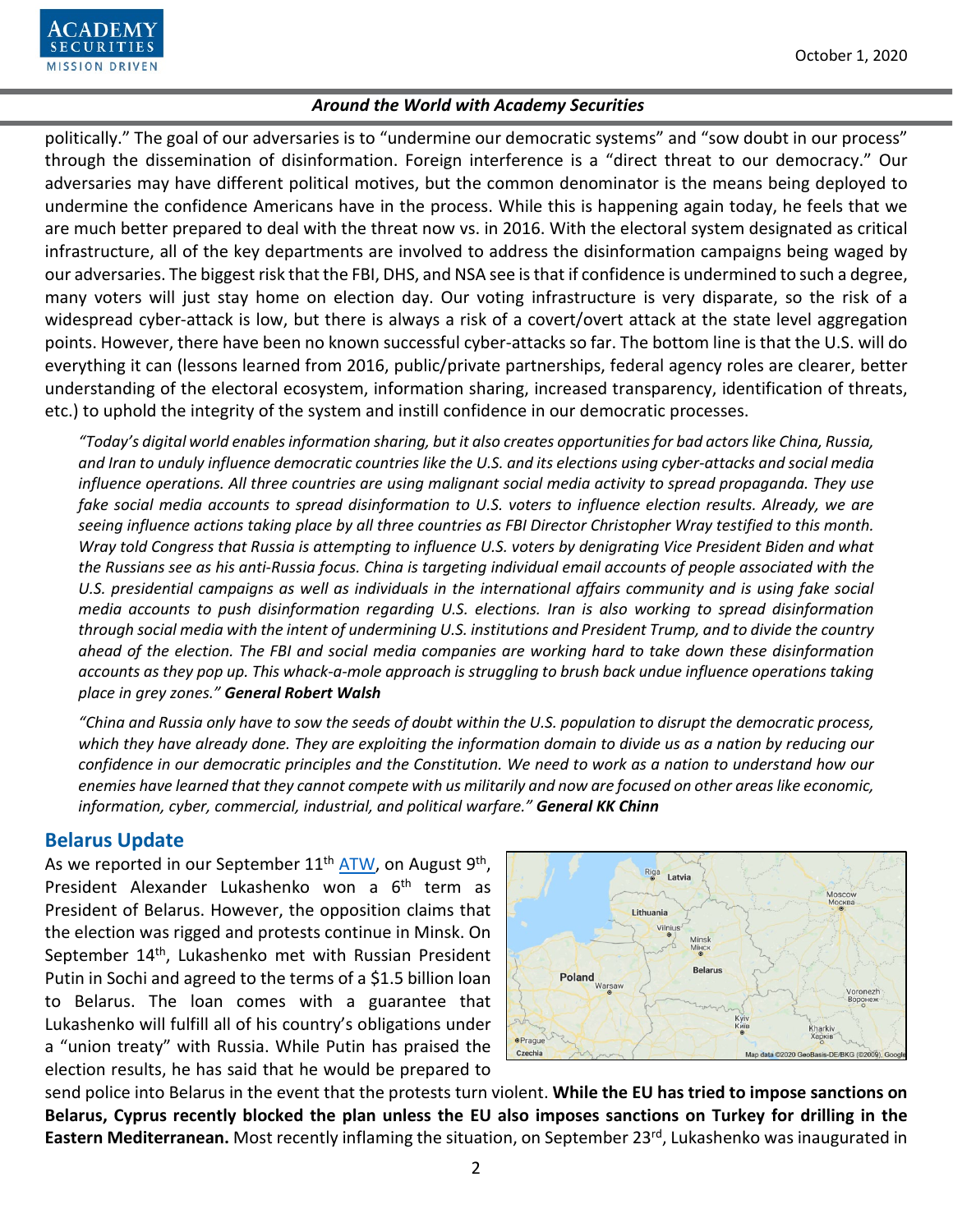

an unannounced ceremony. As protests erupted, the police were ready and the beatings and detentions continued. We will be monitoring these events closely as Putin has taken the position that he will not lose Belarus to the west/NATO and has signaled that although he might not think highly of Lukashenko, he would rather keep him in power (and determine the right time for his exit) than let the people of Belarus decide.

*"The European Union's inability to reach the unanimity required to put sanctions on those in Belarus responsible for the violence, repression, and vote-rigging following the recent elections is another example of the EU's ineffectiveness when it comes to foreign policy actions. Cyprus blocked the intended sanctions plan on Belarus citing the lack of EU action in its quest to punish Turkey for its aggressive behavior in the Eastern Mediterranean. The sanctions failure and Vladimir Putin's willingness to now show his cards and support Lukashenko is throwing the entire situation into a stalemate that now favors Lukashenko remaining in power. Putin is following up with his threat to standup a "reserve police force" at Lukashenko's request, although he said it would be deployed only "if necessary." Lukashenko is feeling new strength from Putin's support by threatening to cut off European transit routes across his country if sanctions are imposed. Overland European goods bound for Russia cross Belarus and pipelines crossing the country are used to ship Russian oil to Europe. This is just another example of Putin exploiting the European Union's and NATO's ineffectiveness to his favor." General Robert Walsh*

## **Turkey**

As we mentioned in the previous section on Belarus, we are also monitoring the evolving situation in the Eastern Mediterranean. This past summer, underwater oil and gas exploration was the cause of a tense standoff between Turkey and Greece, which are both NATO countries. The tension escalated when Turkey sent a research vessel, flanked by naval warships, to conduct a seismic study in the contested waters. However, in an effort to ease tensions, the Turkish research vessel returned to port on September 13<sup>th</sup>. With U.S. Secretary of State Pompeo visiting Athens (a few weeks after he visited Cyprus) on September  $28<sup>th</sup>$ , it is clear that all parties are taking this seriously. Meanwhile,



Greece is in the middle of a multibillion Euro revamp of its armed forces that includes purchases of ships and aircraft.

Further complicating matters for Turkey is the escalating crisis between Armenia and Azerbaijan. Last weekend, in the contested mountainous area of Nagorno-Karabakh (which sits in Azerbaijani territory but is populated by Armenians), both sides accused the other of aggressive actions. Tensions have been simmering for the past few months and the region has had a long history of conflict. What makes this most recent engagement more concerning is the fact that soon after, both countries mobilized forces and established martial law. Turkey has been a longtime backer of Azerbaijan while Russia supports Armenia. This would put Turkey on the opposite side of Russia in the conflict, similar to where it finds itself in Syria and in Libya.

*"Secretary of State Pompeo has been working behind the scenes to solve the disputed maritime and exploration rights situation in the Eastern Mediterranean between Greece and Turkey and to start a dialogue between them. This week, while visiting Greece, he announced that they would begin talks to resolve the maritime disputes. Pompeo put pressure on Turkey to end its gas exploration and come to the table by cozying up to Greece and discussing potential arms sales. Turkey felt the heat and pulled its research vessel back into port and agreed to the talks. The EU and NATO have been ineffective in solving the ongoing dispute that has seen military buildups between the two NATO members." General Robert Walsh*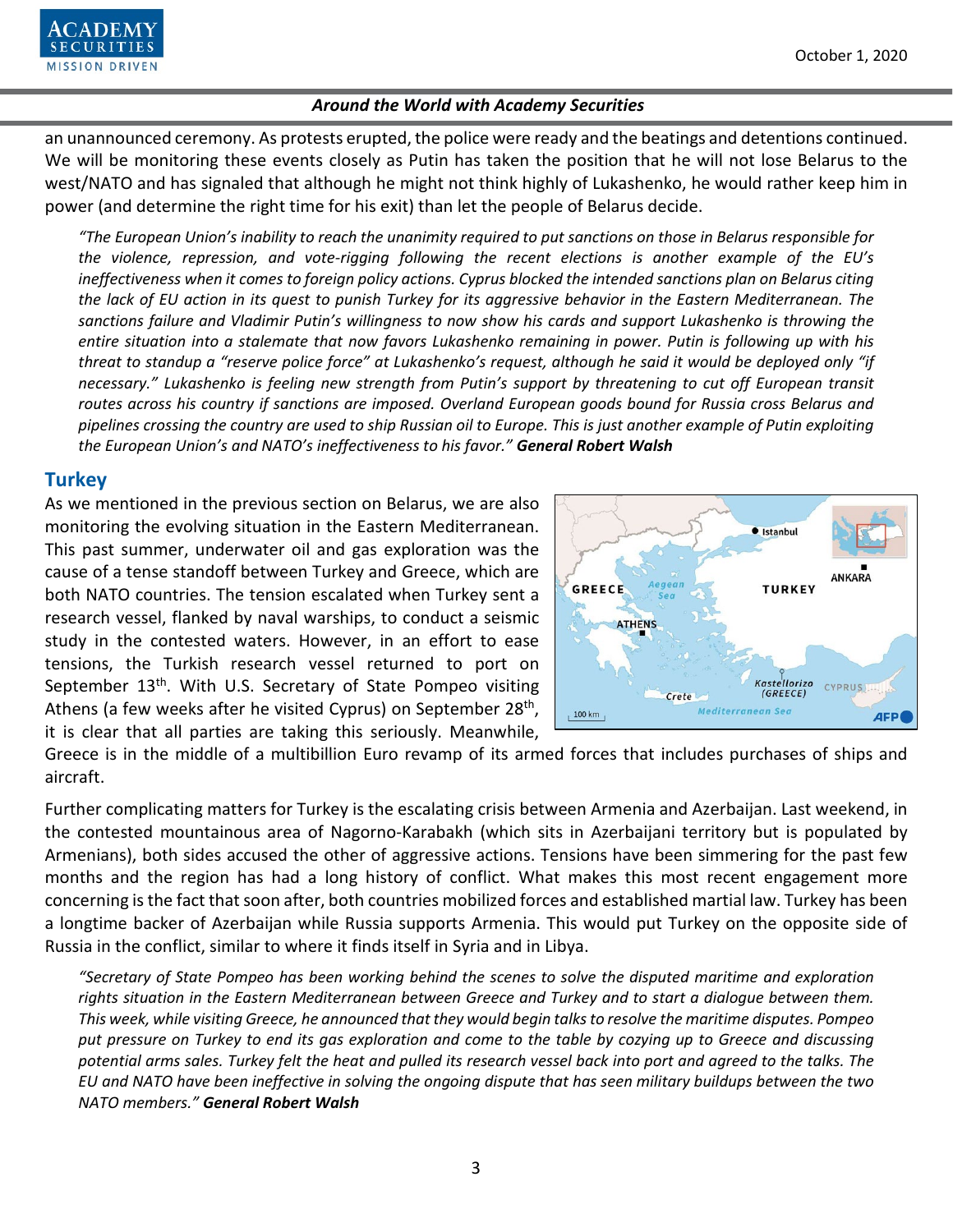*"The ongoing Armenia-Azerbaijan conflict over the contested Nagorno-Karabakh took a significant turn over the last week with potentially larger regional implications. The conflict heated up over the last several days with heavy fighting taking place. The regional concerns grew with Turkey backing Azerbaijan and reports that they are providing military support. Russia is a close ally of Armenia and this could pit Turkey's and Russia's interests against one another much like in the Libyan conflict. The UN Security Council is expected to hold emergency talks to discuss the current situation. Russia has called for a cease fire as have others including the U.S., but we can't expect Russia to sit back and let the conflict negatively impact their interests." General Robert Walsh*



Currency markets have taken notice and the Turkish Lira is at a record low versus the dollar and is 14% below the level it reached 2018 when Turkey, along with other emerging markets, were experiencing serious pressure. The bond market (so far) has not reacted as badly, but that is crucial to watch.

With over \$70 billion in foreign denominated bonds at the sovereign level, and additional bonds issued by Turkish banks, Turkey poses a real contagion risk if problems get worse. Many of those bonds are owned by weaker banks in Europe, especially in Southern Europe, as their relatively high cost of funding effectively forced them to buy Turkish debt to generate net interest margin. So far bond markets have taken this in stride, but it is a region

that must be watched closely.

# **China**

As we discussed in our previous [SITREP](https://www.academysecurities.com/is-taiwan-at-risk/) and [ATW,](https://www.academysecurities.com/wordpress/wp-content/uploads/2020/09/Around-the-World-with-Academy-Securities_9-11-20.pdf) tension in the Taiwan Strait continues to grow. On September  $18<sup>th</sup>$  and  $19<sup>th</sup>$ , almost 40 Chinese planes crossed the median line over the Strait that separates the airspace between China and Taiwan. These incidents involved a variety of Chinese aircraft, including fighters and heavy bombers. In response, Taiwan's President Tsai Ing-wen said, "what we are seeing now is not just a situation across the Taiwan Strait, but a regional situation. China's recent military activities, especially in the past few days, clearly constitute a threat of force, which is part of their verbal attacks and military threats (against Taiwan)." This activity was likely in response to the visit to Taiwan by Keith Krach, the U.S. Undersecretary of State for Economic Growth, Energy, and the Environment. As we have reported, prior to these incursions, Chinese



aircraft had only crossed the Strait three times since 1999, most recently during a visit to Taiwan by U.S. HHS Secretary Azar last month.

The U.S. has made it clear that it will continue to support Taiwan and sell the island nation weapons for it to defend itself. The U.S. recently completed a sale of additional F-16 fighters to Taiwan and last week also announced the intention to sell additional weapons including long-range air-to-ground missiles that would allow Taiwanese fighters to fire the weapons against Chinese targets on the mainland beyond the reach of Chinese air defense systems. Other weapons being considered include drones, anti-ship missiles, and rocket artillery systems. We continue to believe that while it is unlikely that China will execute a cross-strait invasion, the frequency of the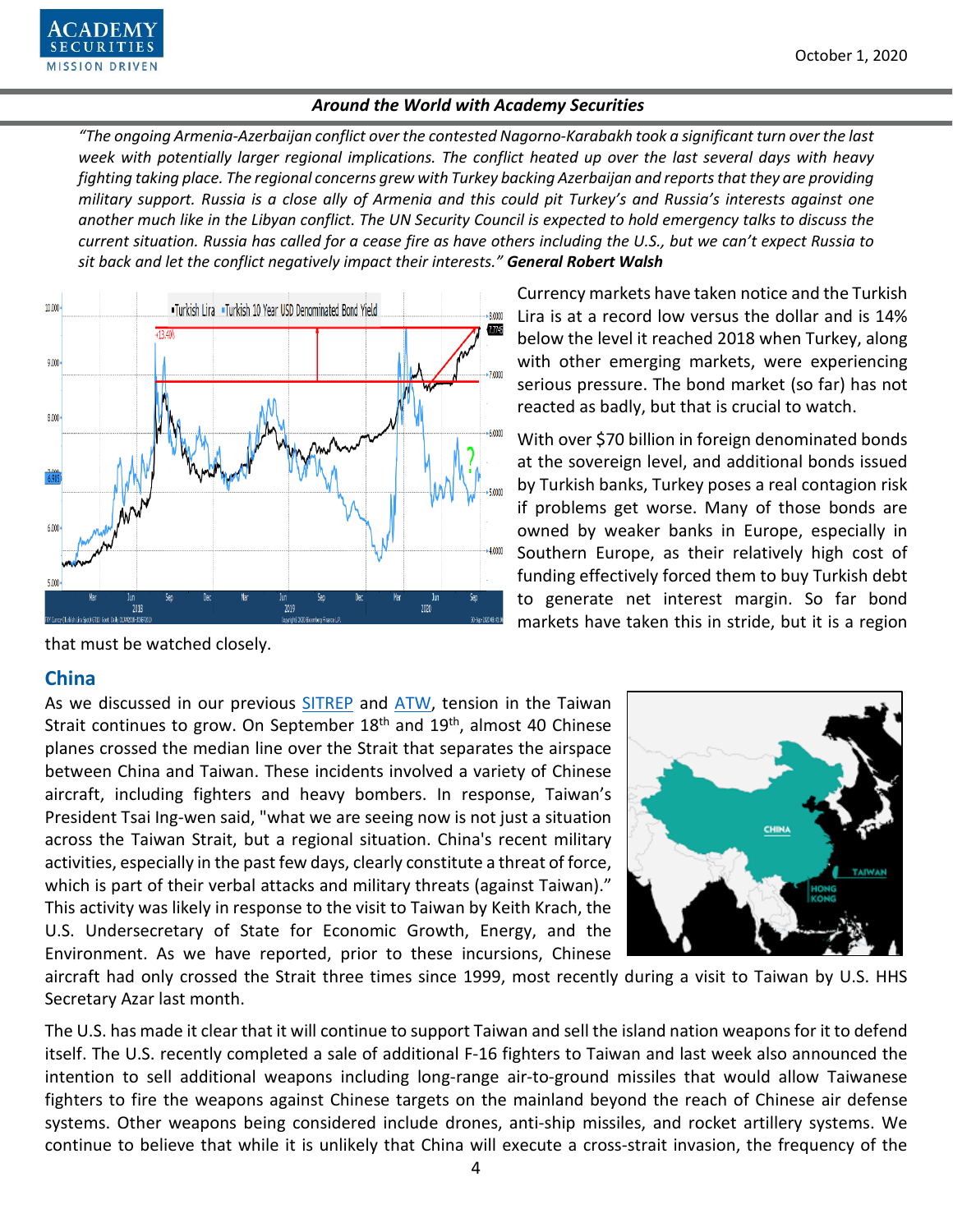

incursions, which are routinely intercepted by Taiwanese aircraft, continue to risk a confrontation or miscalculation. **General Chinn** from our **Geopolitical Intelligence Group** feels that with respect to China's actions in the South China Sea, the U.S. needs to leverage a "whole of government approach" with our allies and partners in the region and remain engaged. The feeling is that China is not ready for a military confrontation with the U.S. and the strategy of alliance building, especially in a region where China does not have many allies, will result in a stronger counterweight to China and help maintain stability. Other nations, including Taiwan, will continue to look to the U.S. for leadership.

*"Now that China has grown its military to be the largest and most modern in the region, they are increasingly using their military to intimidate their neighbors and more importantly, erase the status quo and draw new lines to what is normal. China's provocative military exercises and incursions into Taiwan's air defense identification zone are growing in number and size and are intended to intimidate Taiwan's President Tsai Ing-wen. The Trump administration has provided Taiwan with significant support in terms of public diplomacy, trade, and military sales. China's actions come as a warning to Taiwan to not stray too far or risk deadly consequences.*

*China is also determined to stop further collusion between Taiwan and the U.S. The Taiwan Relations Act commits the U.S. to defend Taiwan if Beijing resorts to military force. The tension, language, and actions have increased between all sides while raising the risk for miscalculation. It is the result of the growing "great power competition" between China and the U.S. with relations between the two plummeting to their lowest point in decades. What is making this more concerning is Beijing's willingness to draw new lines vs what was the status quo. Their approach operates in the "grey zone" and is slowly working to their favor across the region. As the status quo changes on the fly so does the risk for miscalculation." General Robert Walsh*

In addition to the tension building between Taiwan and China, **General Walsh** from our **Geopolitical Intelligence Group** also provides the following perspectives on other China centric issues we are monitoring including Philippine President Duterte's UN speech regarding the South China Sea, the China-India border conflict, and the potential deal involving TikTok.

## **Philippine President Duterte's UN Speech Regarding the South China Sea**

*"Leaders of countries don't speak very often before the UN General Assembly. It is their opportunity to get their highest geo-political issues before the world body. It is interesting that Philippine President Duterte used his time last week to stress the importance of the South China Sea Arbitration where the Permanent Court of Arbitration ruled in the Philippine's favor regarding China's claims to its "nine-dash line" in South China Sea. This could be a sign that Duterte's concerns with China's aggressive actions in the South China Sea are growing and he is willing to risk some of the economic benefits received in dealing with China in order to ease the political pressure within his country." General Robert Walsh*

### **China-India Border Conflict**

*"China's strategy of increasing intimidation in the South China Sea is now being replicated along its border with India. It is another indication of how the Communist Party plans to deal with countries that disagree with its geostrategic positions or actions. China is increasing its military capabilities along the border with India. Beijing's strategy is to up the ante for New Delhi and force India to backdown and concede to China's demands rather than accept an unsurmountable challenge. We see this manifest in the Indian Ocean as well. India can either respond in kind or back-off as military tensions rise. However, India is far behind China when it comes to military technology and capabilities and cannot afford to risk military conflict with Beijing. The conflict is driving India and the U.S. closer together as each try to counter China's growing military and its aggressiveness." General Robert Walsh*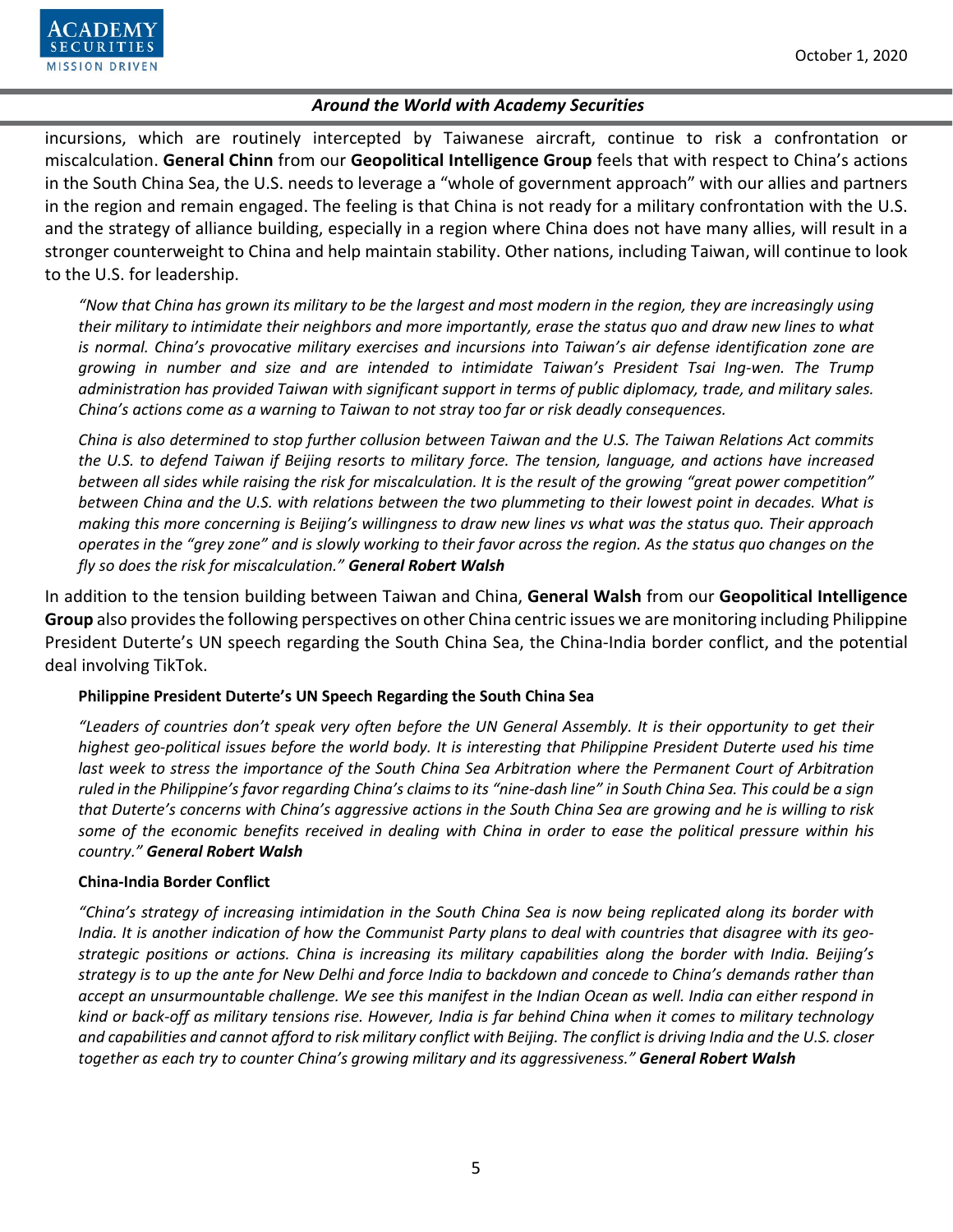

#### **TikTok Deal**

*"The tech war between Washington and Beijing shifted the center of gravity from Huawei to TikTok and its videosharing app. This is another piece of the much larger strategic competition between the two countries. Tech and trade are key pieces in the global competition. The Trump administration, for national security reasons, is committed to eliminating personal information of private citizens flowing to the CCP. President Trump brought TikTok into the national security equation and demanded that U.S. companies hold a controlling interest in the company. A U.S. company controlling the software's algorithms now seems to be the area of contention with Washington saying U.S. control is necessary to ensure information does not go to the CCP. China views the U.S. position as unacceptable. On Sunday, the U.S. District Court in Washington blocked the Trump administration's attempt to ban TikTok downloads in the U.S for now. We expect this to be one of many tech battles that take place in a much larger tech war." General Robert Walsh*

#### **Middle East**

#### **Iran**

In our previous [ATW,](https://www.academysecurities.com/wordpress/wp-content/uploads/2020/09/Around-the-World-with-Academy-Securities_9-11-20.pdf) we reported that the U.S. was actively trying to re-impose sanctions on Iran for violations of the nuclear deal. However, the U.S. has received limited Security Council support based on the argument that since the U.S. pulled out of the Iran nuclear deal, it has little legal ground to call for the sanctions. Despite this, the U.S. unilaterally reimposed the sanctions by executive order, and placed more specific sanctions on certain Iranian and Iranian linked leaders. The intent of the sanctions is to eliminate



conventional arms transfers to/from Iran and continue to put pressure on the regime to stop sowing instability in the region.

The Trump administration has made it known that its goal is to stop the proliferation of weapons in the Middle East, especially to Iranian proxy forces, and to stop Iran's pursuit of long-range missile and nuclear capabilities. Other Gulf nations are taking note of this and many feel that the only countries confronting Iran are the U.S. and Israel. In fact, some countries have begun to take matters into their own hands and form partnerships, as seen in the UAE and Bahrain peace deals with Israel. Whether or not other nations form similar partnerships with Israel remains to be seen, but the topic is being discussed, as Iran is now viewed as the largest security threat in the region. On September 23<sup>rd</sup>, at the UN General Assembly, the King of Saudi Arabia spoke and singled out Iran as a source of instability, providing the attack on Saudi oil facilities and support of Houthi rebels in Yemen, as key examples. However, he remained silent on the topic of establishing a partnership with Israel (which Saudi Arabia quietly supports). If left unchecked, the Iranians will become an even greater threat and Gulf states may consider more creative tactics to form a stronger counterweight to Iran.

*"Two major events took place last week at the United Nations related to the Middle East and Iran. First, U.S. Secretary of State Mike Pompeo announced that the U.S. was imposing "snap back" sanctions on Iran. Second, Saudi King Salman bin Abdulaziz in his speech to the UN General Assembly called for all to unite around isolating Iran and developing a comprehensive solution that includes disarming Hezbollah, which is Iran's proxy force in Lebanon. He also said that he supports the U.S. starting talks to bring Israel and the Palestinians together. The two events together address regional concerns over Iran's efforts "to intensify its expansionist activities, create its terrorist networks, and use terrorism" and puts further pressure on Tehran in an already tense Middle East. There is also the beginning of a groundswell of support amongst the Gulf states to prioritize Iran as the greater threat in the Middle*